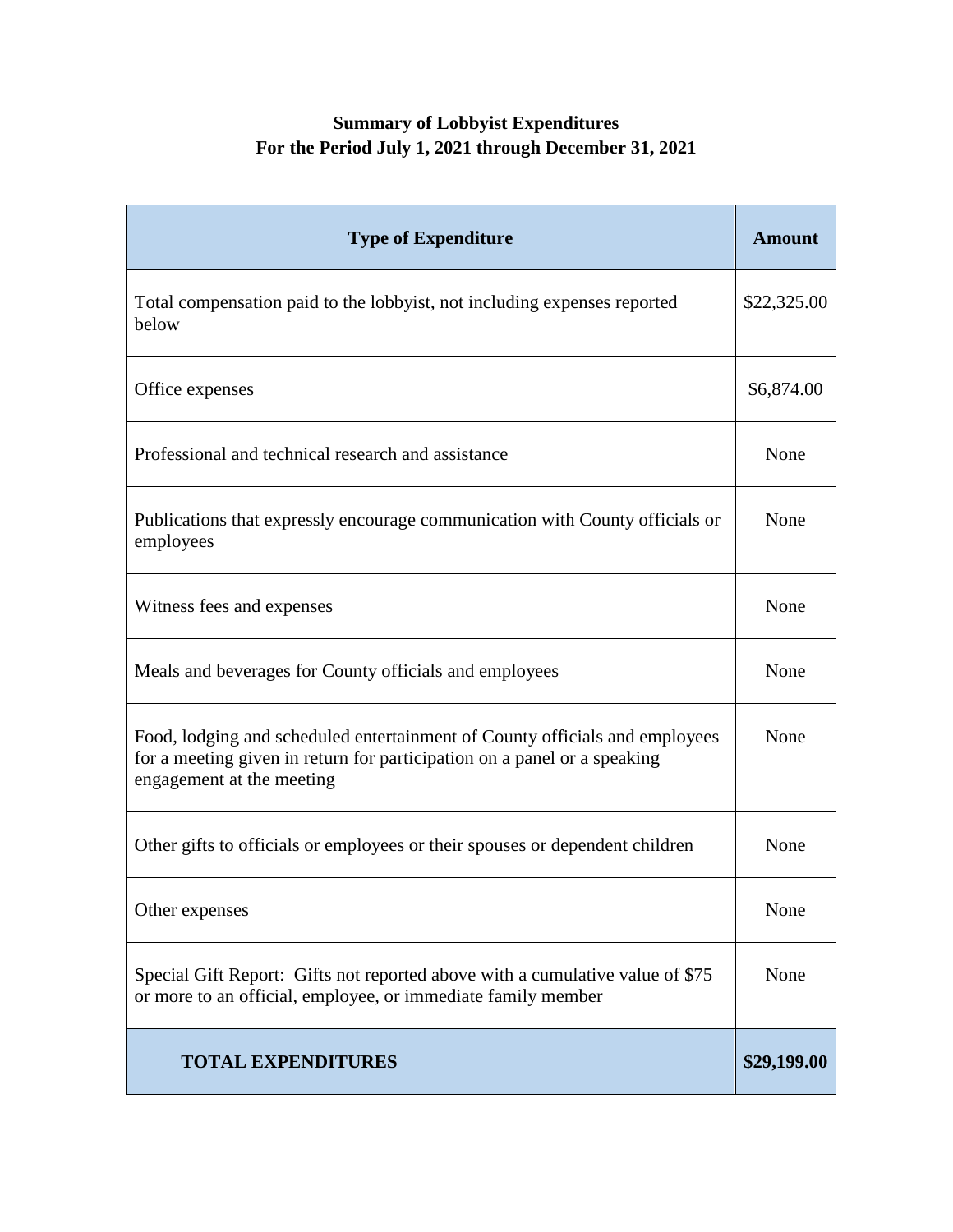## **Employer Spending For the Period July 1, 2021 through December 31, 2021**

| <b>Employer</b>                                   | <b>Total</b><br><b>Amount</b> |
|---------------------------------------------------|-------------------------------|
| CVS Health and all affiliated subsidiaries        | \$1,000.00                    |
| Frederick County Association of Realtors          | \$275.00                      |
| NaphCare, Inc.                                    | \$2,000.00                    |
| Next Era Energy Resources, LLC                    | \$4,800.00                    |
| Professional Firefighters/Paramedics (Local 3666) | \$18,874.00                   |
| <b>Wormald Corporation</b>                        | \$2,250.00                    |
| <b>TOTAL EMPLOYER SPENDING</b>                    | \$29,199.00                   |